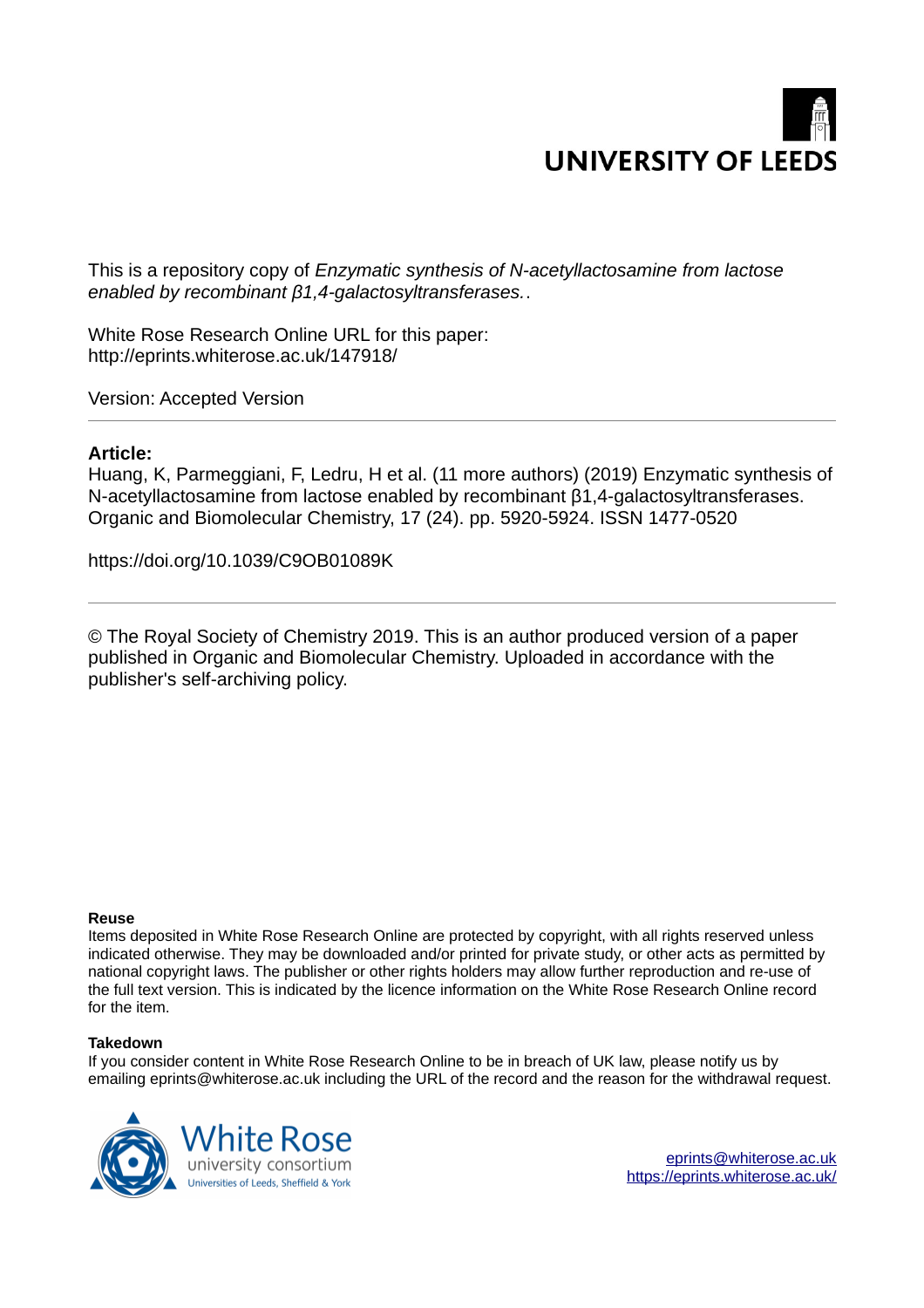# **COMMUNICATION**

# Enzymatic synthesis of N-acetyllactosamine from lactose enabled by recombinant β1,4-galactosyltransferases

Received 00th January 20xx. Accepted 00th January 20xx

Kun Huang,<sup>a</sup> Fabio Parmeggiani,<sup>a</sup> Helene Ledru,<sup>b</sup> Kristian Hollingsworth,<sup>c</sup> Jordi Mas Pons, <sup>b</sup> Andrea Marchesi,<sup>a</sup> Peter Both,<sup>a</sup> Ashley P. Mattey,<sup>a</sup> Edward Pallister,<sup>a</sup> Gregory S. Bulmer,<sup>a</sup> Jolanda M. van Munster,<sup>a</sup> W. Bruce Turnbull, <sup>c</sup> M. Carmen Galan, \*<sup>b</sup> Sabine L. Flitsch<sup>\*a</sup>

DOI: 10.1039/x0xx00000x

Utilising a fast and sensitive screening method based on imidazolium-tagged probes, we report unprecedented reversible activity of bacterial  $\beta$ 1,4-galactosyltransferases to catalyse the transgalactosylation from lactose to N-acetylglucosamine to form N-acetyllactosamine in the presence of UDP. The process is demonstrated by the preparative scale synthesis of pNP-B-LacNAc from lactose using  $\beta$ 1,4-galactosyltransferase NmLgtB-B as the only biocatalyst.

Galactosides are among the most abundant glycans in the mammalian glycome and are generally biosynthesised by galactosyltransferases. Leloir  $\ln$ particular,  $N$ acetyllactosamine (LacNAc) is a common core glycan motif (e.g., Type 2 glycans) in free oligosaccharides, glycoproteins and glycolipids. Galactosides, including LacNAc, are important constituents of human milk oligosaccharides, which have great health benefits for infants.<sup>1,2</sup> Sialylated and fucosylated LacNAc such as sialyl Lewis<sup>x</sup> have been described as ligands of various lectins, such as selectins.<sup>3</sup> The demand investigation of galactosides for biological and commercialisation as additives to formula milk has increased considerably over the last decade and synthetic methods employing biocatalysts are very attractive compared to multi-step chemical strategies.<sup>4-10</sup>

The central role of galactosides in these bioactive oligosaccharides, in particular LacNAc (1), has prompted the development of several enzymatic synthetic strategies (Scheme 1). Key to all is the activation of the galactose



Scheme 1. Enzymatic approaches for LacNAc derivative (1) synthesis using GlcNAc-R as acceptor and 2-5 as donor substrates.

anomeric centre, since direct glycosidic bond formation from free reducing sugars is unfavourable. In biosynthesis, UDPgalactose (2) is commonly utilised as the activated substrate by a wide range of galactosyltransferases, but the cost of this substrate can be prohibitive in large scale synthesis.

Several elegant alternative synthetic approaches have been developed using activated substrates such as galactosyl fluoride (3)  $^{11}$  and pNP-galactose (4). $^{12}$  UDP-galactose (2) can also be regenerated using a multienzyme system from either galactose or sucrose, which adds additional steps and potential side-products.<sup>13-15</sup> It has been recognised that the most cost-efficient galactosyl donor would be lactose (5), a waste product of the cheese industry that is produced at  $>6$ million ton scale every year. So far, the use of lactose as substrate has been limited to galactosidases, which have some inherent transgalactosylation activity, but show generally poor regioselectivity and low yield.<sup>16,17</sup>

<sup>&</sup>lt;sup>a</sup> Manchester Institute of Biotechnology (MIB), School of Chemistry, The University of Manchester, 131 Princess Street, M1 7DN, Manchester, United Kingdom. Email: sabine.flitsch@manchester.ac.uk

<sup>&</sup>lt;sup>b.</sup> School of Chemistry, University of Bristol, Cantock's Close, Bristol, BS8 1TS, United Kingdom. E-mail: m.c.galan@bristol.ac.uk

<sup>&</sup>lt;sup>c.</sup> School of Chemistry and Asbury Centre for Structural Molecular Biology, The University of Leeds, Woodhouse Lane, Leeds, LS2 9JT, United Kingdom.

Electronic Supplementary Information (ESI) available: experimental section, procedures for chemical synthesis and enzymatic assays, representative MALDI traces, and copies of NMR and HRMS spectra. See DOI: 10.1039/x0xx00000x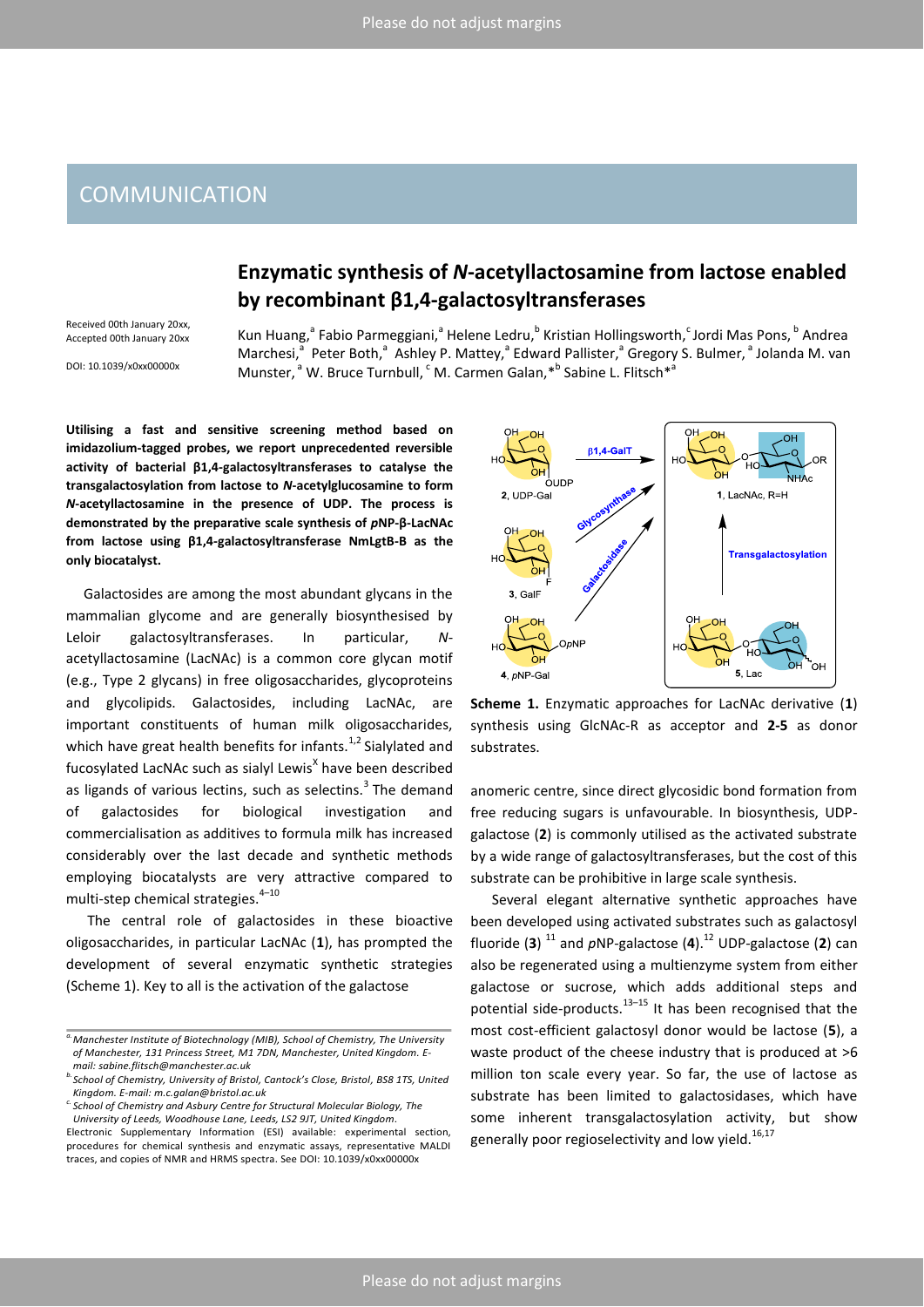### **COMMUNICATION Journal Name**

 These findings prompted us to look for biocatalysts that would be able to generate the donor UDP-galactose (**2**) directly *in situ* from lactose and UDP without any further cofactor. In general, Leloir glycosyltransferases are perceived to catalyse unidirectional reactions.<sup>18</sup> However, the reversible catalytic activity of natural product glycosyltransferases has been described, $^{19}$  and subsequently employed to synthesise a wealth of different nucleotide sugars in the presence of nucleotides. $^{20}$  Leloir glycosyltransferases such as sucrose synthase<sup>21</sup> and  $\alpha$ , $\alpha$ trehalose synthase $^{22}$  were widely used to produce nucleotide diphosphate glucose based on its reversible activity. Furthermore, mammalian sialyltransferase ST3Gal-II was used to synthesise CMP-Neu5Ac from  $\alpha$ 2,3 sialylated glycans and glycoconjugates in the presence of  $CMP<sup>23</sup>$  which was utilised to label sialic acid containing glycoproteins and gangliosides.<sup>24</sup> Recently, two bacterial  $\alpha$ 2,6-sialyltransferases were exploited as specific  $\alpha$ 2,6-sialidases based on their reverse activity.25,26 Furthermore, glycosyl transfer catalysed bγ β1,4-*N*-acetylglucosaminyltransferase III (GnT-III) was also reversible. $27$  However, to the best of our knowledge there is no report on galactosyltransferases exhibiting reverse transfer from lactose.

 For the initial screening of transgalactosylation activity, it was important to develop a fast and robust assay that would detect even weak galactose transfer activity in the presence of a high excess of lactose. Our previous work had shown that sugar acceptors tagged with imidazolium-based probes (I-Tags) allow for the monitoring of glycosylation reactions by mass spectrometry (MALDI-ToF), $^{28-31}$  even in complex mixtures.<sup>32</sup> The cationic I-Tag generates a strong MS signal that dominates the ionisation of the analytes $^{31}$  and allows for a reasonable estimate of overall yields by measurement of starting material and product peaks.

 For the purpose of the present study, a new class of benzyl carbamate-containing I-Tagged glucosides of Glc (**11**) and GlcNAc (**12**) were chemically synthesised from 1 azidopropyl derivatives **6a**<sup>33</sup> and **6b**<sup>30</sup> in 4 steps, giving 18% and 21% overall yield respectively (Scheme 2, see ESI for further details). As expected, MALDI-ToF spectra of Glc-ITag (**11**) and GlcNAc-ITag (**12**) provided strong peaks with expected mass in aqueous and buffer solutions (Figure 1). Furthermore, when both I-Tagged substrates were treated with a galactosyltransferase (NmLgtB-A, see below) and UDP-Gal (**2**) the glycosylation products could be clearly observed by MALDI-ToF without any further purification (Figure 1), providing an excellent basis for further screening studies.



**Scheme 2.** Chemical synthesis of Glc-ITag (**11**) and GlcNAc-ITag (**12**).



**Figure 1**. MALDI-ToF mass spectra of ITag substrates (**11** and **12**, blue traces) and their biotransformation products (**13** and **14**, red traces). Glc-ITag **11** [M]<sup>+</sup> = 466, GlcNAc-ITag **12**  $[M]^{+}$  = 507, Lac-ITag 13  $[M]^{+}$  = 628, and LacNAc-ITag 14  $[M]^{+}$ = 669.

 The I-Tag methodology was next used to screen galactosyltransferase activity from lactose (**5**) instead of UDP-Gal (2). Three bacterial β1,4-galactosyltransferases were cloned from *Neisseria meningitidis* serogroup A strain Z2491 (NmLgtB-A), *Neisseria meningitidis* serogroup B strain MC58 (NmLgtB-B)<sup>8</sup> and *Neisseria meningitidis* (NmLgtH). NmLgtB-A and NmLgtB-B are homologous proteins from different strains (92% identity), while NmLgtH shows 71% and 72% identity to NmLgtB-A and NmLgtB-B, respectively,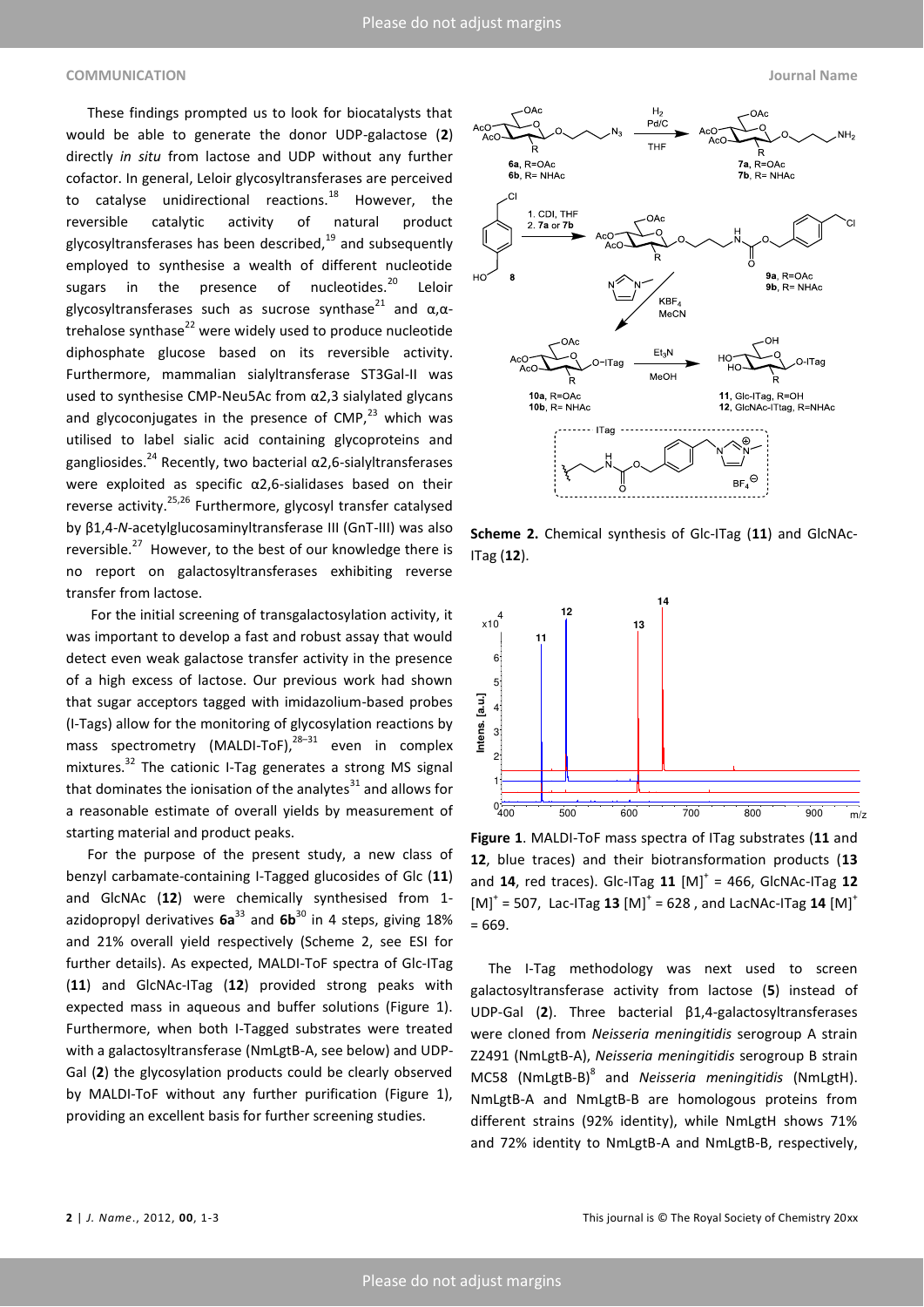as shown by the amino acid sequence alignment (ESI, Figure S2). All three proteins were produced recombinantly in *E. coli* BL21 (DE3) with an N-terminal His $_6$ -tag, and purified by affinity chromatography. In the first instance, the activity of the three  $\beta$ 1,4-galactosyltransferases was confirmed by using Glc-ITag (**11**) and GlcNAc-ITag (**12**) as substrates (Scheme 3A), although LgtH displayed only low activity against **12** (data not shown)**.**

 Having established a sensitive MS-based assay on I-Tagged substrates, lactose (**5**) was tested as galactose donor in the presence of UDP (Scheme 3B). Given that the equilibrium between lactose and UDP-Gal would be expected to be unfavourable towards the latter, UDP-Gal generation was monitored by coupling the reactions with subsequent galactose transfer to the I-Tagged acceptor substrates **11** and **12** (Scheme 3), which would result in transfer of galactose from lactose to substrate *via in situ* formation of UDP-Gal. Rewardingly, formation of Lac-ITag (**13**) and LacNAc-ITag (**14**) from **11** and **12** (Scheme 3) could be detected by MALDI-ToF spectrometry in the NmLgtB-B catalysed reactions, while NmLgtB-A afforded only a very low conversion and NmLgtH no conversion at all (ESI, Figures S3- S8). Therefore, NmLgtB-B was used in all subsequent experiments.



**Scheme 3**. Investigation of galactosyltransferase activity with I-Tag acceptor substrates **11** and **12**. A: using UDP-Gal (**2**) as sugar donor. B: using lactose (**5**) as sugar donor.

 The scope of galactose donor substrates beyond lactose was also tested using *p*NP-β-Lac, *p*NP-α-Gal, *pNP-β-Gal and* LacNAc (**1**) as galactose donors in the presence of UDP. Galactose transfer was also observed in reactions containing pNP-β-Lac and LacNAc (ESI, Figures S9-S10). However, since lactose (**5**) is inexpensive and easily available, it was subsequently used as a preferable galactose donor.

 The optimal reaction conditions for the transgalactosylation activity of NmLgtB-B were explored by studying the effects of pH, UDP concentration and lactose concentration on the yield, using *p*NP-é-GlcNAc (**15**) as acceptor (Figure 2). Interestingly, with NmLgtB-B higher

conversions could be achieved in acidic environment, with a maximum around pH 5.0 (Figure 2A). This could potentially be ascribed to the pH-dependent protonation of the betaphosphate group in UDP, as previously observed for sucrose synthase. $^{21,34}$  In the absence of UDP no conversion was observed, suggesting that UDP is required for the transfer reaction and providing the first mechanistic clue that the reactions would proceed *via* UDP-Gal (**2**). Product formation increased gradually when the concentration of UDP was increased, with a plateau reached at 2 mM (Figure 2B). Screening of different lactose (**5**) concentrations established that no significant increases in the conversion could be achieved above 20 mM (Figure 2C).



**Figure 2**. Optimisation of the transgalactosylation reaction conditions. A: pH dependence, using 1 mM pNP-β-GlcNAc, 5 mM UDP and 10 mM Lac. B: UDP conc. dependence, using 1 mM *p*NP-β-GlcNAc, 10 mM Lac and sodium acetate (SA) buffer pH 5.0. C: lactose (**5**) conc. dependence, using 1 mM *p*NP-é-GlcNAc, 2mM UDP and sodium acetate (SA) buffer pH 5.0.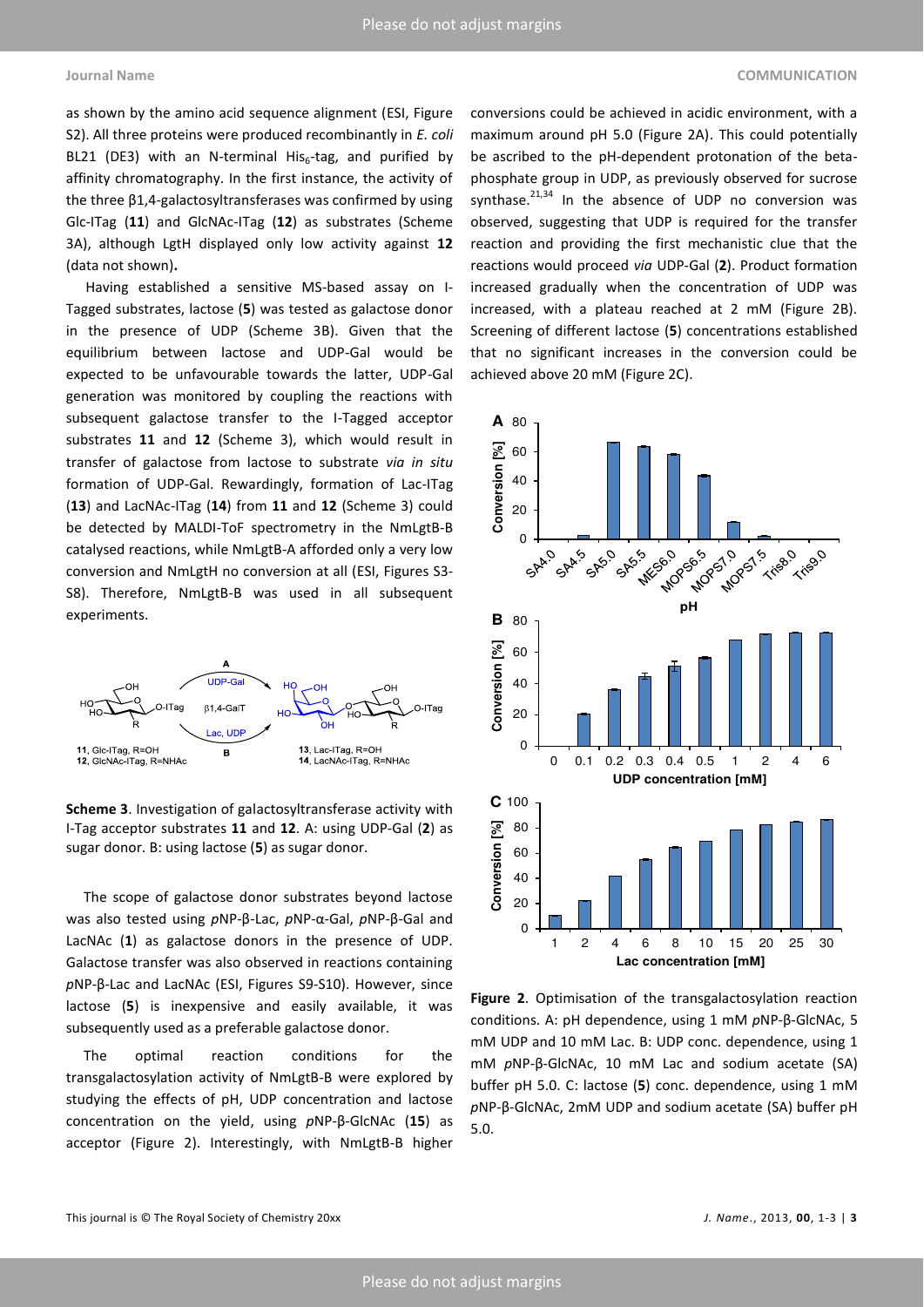## **COMMUNICATION Journal Name**

The formation of UDP-Gal (**2**) as an intermediate was also verified directly by HRMS analysis of the crude incubation mixture. In a reaction mixture containing lactose (**5**), UDP and NmLgtB-B in acetate buffer pH 5.0 incubated at 37°C overnight, it was possible to detect the presence of UDP-Gal (**2**), while a negative control without enzyme did not show the diagnostic peaks (ESI, Figure S11).

 The practical application of galactosylation from lactose (**5**) was demonstrated by the preparative synthesis of *p*NP-é-LacNAc (**16**) (Scheme 4). Initially, a reaction time course was carried out to monitor the reaction process. No significant product increase was observed after 7 h incubation at 37°C (ESI, Figure S12). Hence, preparative scale reaction mixture containing *p*NP-β-GlcNAc (15, 51 μmol), lactose (5, 1 mmol) and UDP (112 µmol) were incubated with NmLgtB-B at 37°C for 14 h, affording 90% conversion as measured by HPLC (ESI, Figure S13). The unreacted *p*NP-é-GlcNAc (**15**) was removed by hydrolysis with β-N-acetylhexosaminidase, which allowed for the product to be isolated by preparative reverse-phase HPLC, yielding *p*NP-β-LacNAc (16) in 50% overall yield.



**Scheme 4**. Preparative synthesis of *p*NP-β-LacNAc (16).

# **Conclusions**

**The reversibility of the catalytic activity of Leloir β1,4**galactosyltransferases, in particular NmLgtB-B, was demonstrated for the first time by utilising novel imidazolium-tagged substrates. This reversibility allowed for the *in situ* formation of UDP-Gal (**2**) from inexpensive lactose (**5**), in the presence of UDP. By adding a further acceptor substrate the overall transfer of galactose from lactose (**5**) to acceptor substrates **11**, **12** and **15** could be observed. The practical applicability of this simple transgalactosylation method was demonstrated by preparative scale synthesis of *p*NP-é-LacNAc (**16**) from lactose using NmLgtB-B as the only biocatalyst. The excess of lactose drives the reaction in the direction of the formation of **16** efficiently and without sideproducts. Even though a large excess of lactose and overstoichiometric UDP are required, lactose is a waste

product of the milk industry and UDP is considerably less expensive than the LacNAc derivatives obtained. Therefore, our transglycosylation strategy could potentially provide an opportunity for converting bio-waste into products with higher added value.

### **Conflicts of interest**

There are no conflicts to declare.

### **Acknowledgements**

This study was funded by the BBSRC, EPSRC and InnovateUK: IBCatalyst programme [BB/M029034/1, BB/M028836/1 (SLF), BB/M028976/1 (MCG), BB/P011462/1 (JvM), BB/M028747/1 (WBT)], Marie Skłodowska-Curie Innovative Training Network [H2020-MSCA-ITN-2014-ETN-642870] and the European Research Council (ERC) COG: 648239 (to MCG) and ProgrES-DVL-788231 (to SLF). We are grateful for the help provided by Dr. Reynard Spiess and Dr. Matt Cliff for HRMS and NMR analyses, respectively.

## **Notes and references**

- 1 B. Petschacher and B. Nidetzky, *J. Biotechnol.*, 2016, **235**,  $61 - 83.$
- 2 Y. Vandenplas, B. Berger, V. P. Carnielli, J. Ksiazyk, H. Lagström, M. S. Luna, N. Migacheva, J. M. Mosselmans, J. C. Picaud, M. Possner, A. Singhal and M. Wabitsch, *Nutrients*, , DOI:10.3390/nu10091161.
- 3 L. A. Lasky, *Annu. Rev. Biochem.*, 1995, 64, 113-140.
- 4 R. Šardzík, A. P. Green, N. Laurent, P. Both, C. Fontana, J. Voglmeir, M. J. Weissenborn, R. Haddoub, P. Grassi, S. M. Haslam, G. Widmalm and S. L. Flitsch, *J. Am. Chem. Soc.*, 2012, 134, 4521-4524.
- 5 Z. Wang, Z. S. Chinoy, S. G. Ambre, W. Peng, R. Mcbride, R. P. De Vries, J. Glushka, J. C. Paulson and G. Boons, *Science (80-. ).*, 2013, 341, 379-384.
- 6 S. S. Shivatare, S. H. Chang, T. I. Tsai, S. Y. Tseng, V. S. Shivatare, Y. S. Lin, Y. Y. Cheng, C. T. Ren, C. C. D. Lee, S. Pawar, C. S. Tsai, H. W. Shih, Y. F. Zeng, C. H. Liang, P. D. Kwong, D. R. Burton, C. Y. Wu and C. H. Wong, *Nat. Chem.*, 2016, **8**, 338-346.
- 7 Z. Wu, Y. Liu, C. Ma, L. Li, J. Bai, L. Byrd-Leotis, Y. Lasanajak, Y. Guo, L. Wen, H. Zhu, J. Song, Y. Li, D. A. Steinhauer, D. F. Smith, B. Zhao, X. Chen, W. Guan and P. G. Wang, *Org. Biomol. Chem.,* 2016, 14, 11106-11116.
- 8 K. Lau, V. Thon, H. Yu, L. Ding, Y. Chen, M. M. Muthana, D. Wong, R. Huang and X. Chen, *Chem. Commun.*, 2010, **46**, 6066-6068.
- 9 H. Kunz, J. C. Paulson and C. Unverzagt, *J. Am. Chem. Soc.*, 1990, 112, 9308-9309.
- 10 A. Cabanettes, L. Perkams, C. Spies, C. Unverzagt and A.